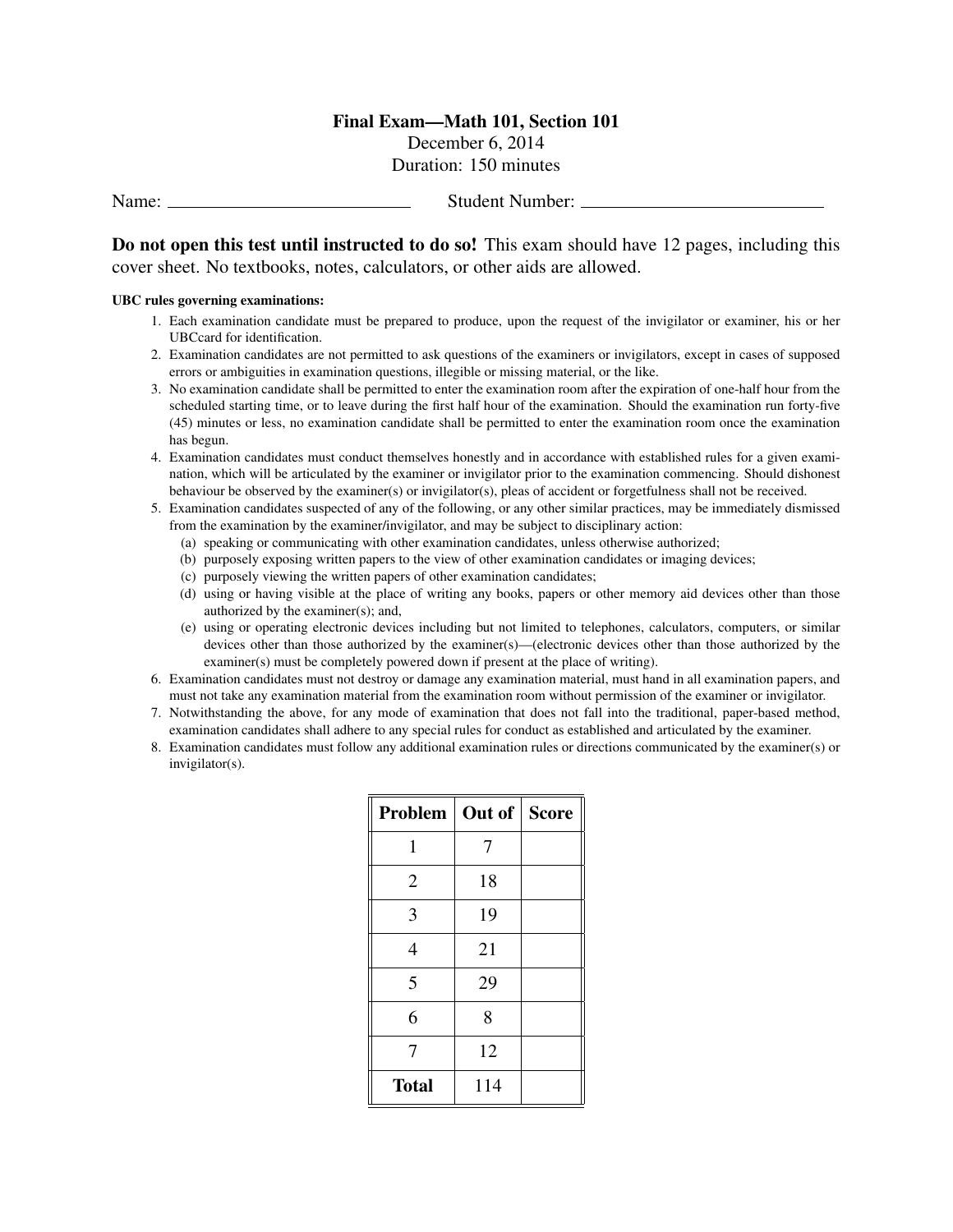Final Exam—Math 101, Section 101—December 6, 2014 page 2 of 12

1. True/False. No justification is required; just choose the correct answer. Each correct answer is worth one point.

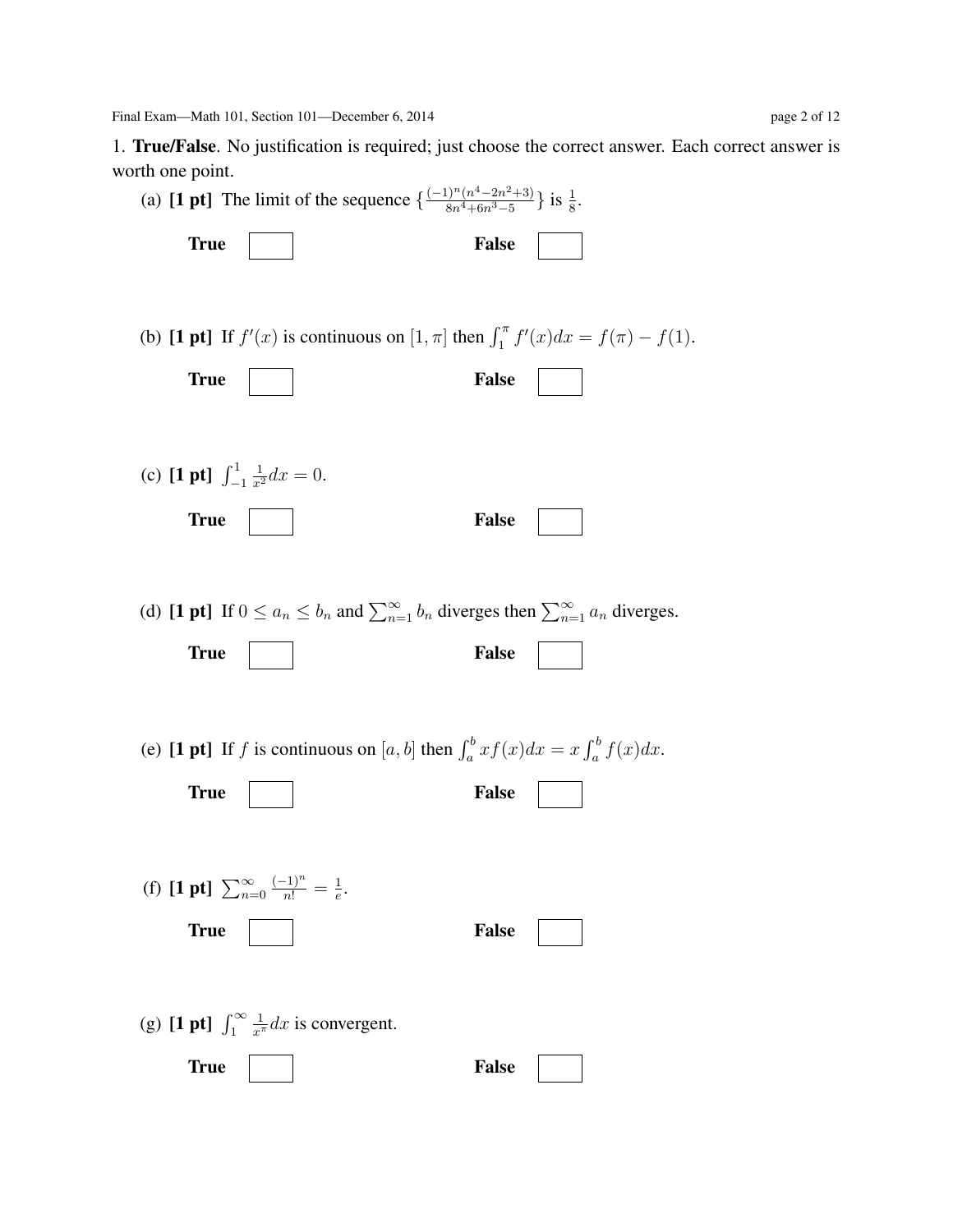2. Short Answer. Each question is worth 3 points, but not all questions are the same difficulty. At most one point will be given for incorrect answers. Show all work and write your answers in the box provided.

(a) [3 pts] Evaluate  $\int \frac{x}{r^2}$  $\frac{x}{x^2-3}dx$ .

Answer

(b) [3 pts] Differentiate  $\int_{r}^{e^x}$ x √  $\sin t dt$ .

| <b>Answer</b> |  |
|---------------|--|
|---------------|--|

(c) [3 pts] Let  $R_n = \sum_{i=1}^n$  $ie^{i/n}$  $\frac{e^{2\ell/n}}{n^2}$ . Express  $\lim_{n\to\infty} R_n$  as a definite integral. *Do not evaluate this integral.*

| Answer |  |
|--------|--|
|--------|--|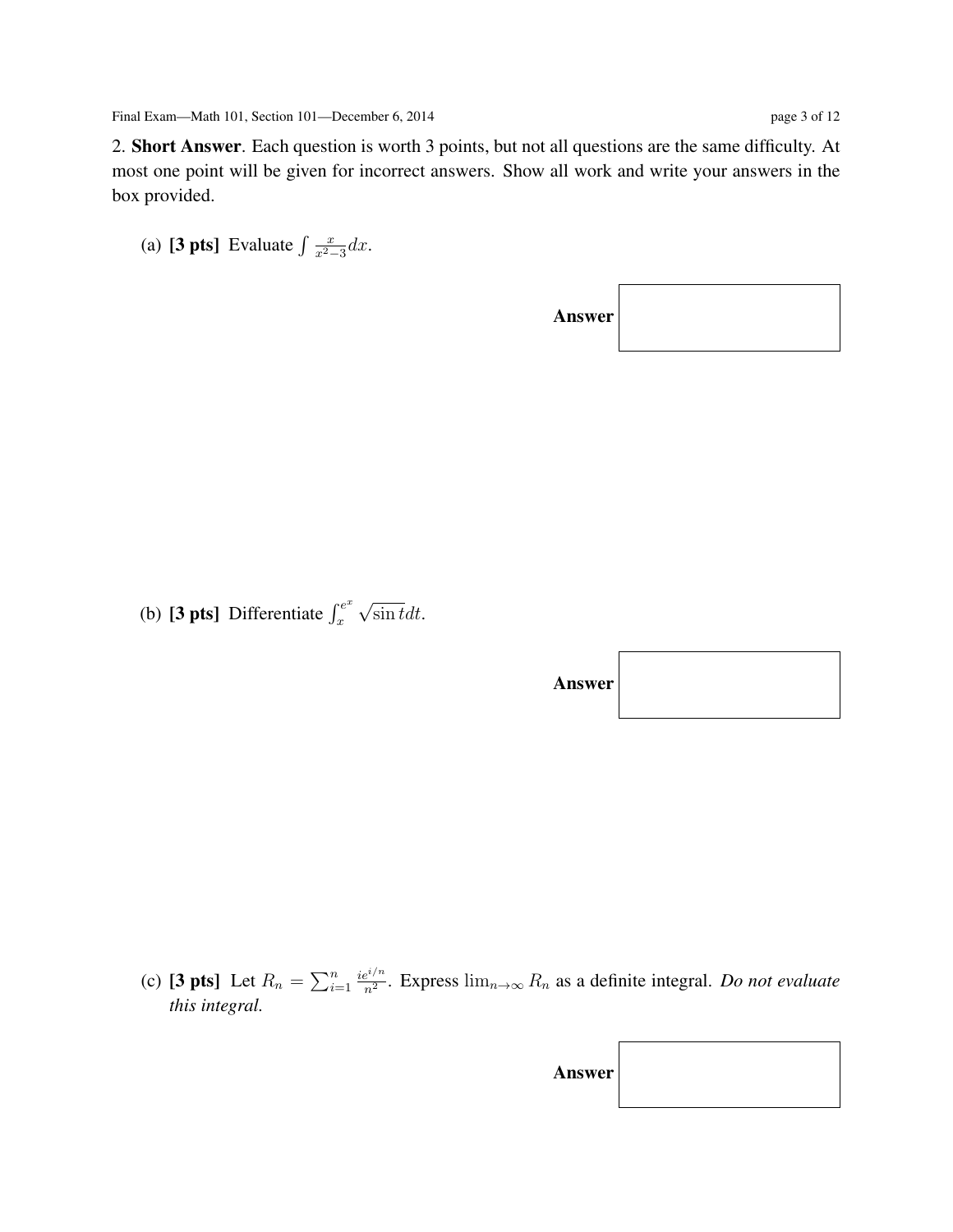Final Exam—Math 101, Section 101—December 6, 2014 page 4 of 12

(d) [3 pts] Evaluate  $\int_0^{\pi} \cos^2 x dx$ .

Answer

(e) [3 pts] Find the sum of the series  $\sum_{n=0}^{\infty}$  $\frac{1+3^{n+1}}{4^n}$ .

Answer

(f) [3 pts] Give the first two nonzero terms in the Maclaurin series for  $\int \frac{e^{-x^2}-1}{x}$  $\frac{1}{x}dx$ .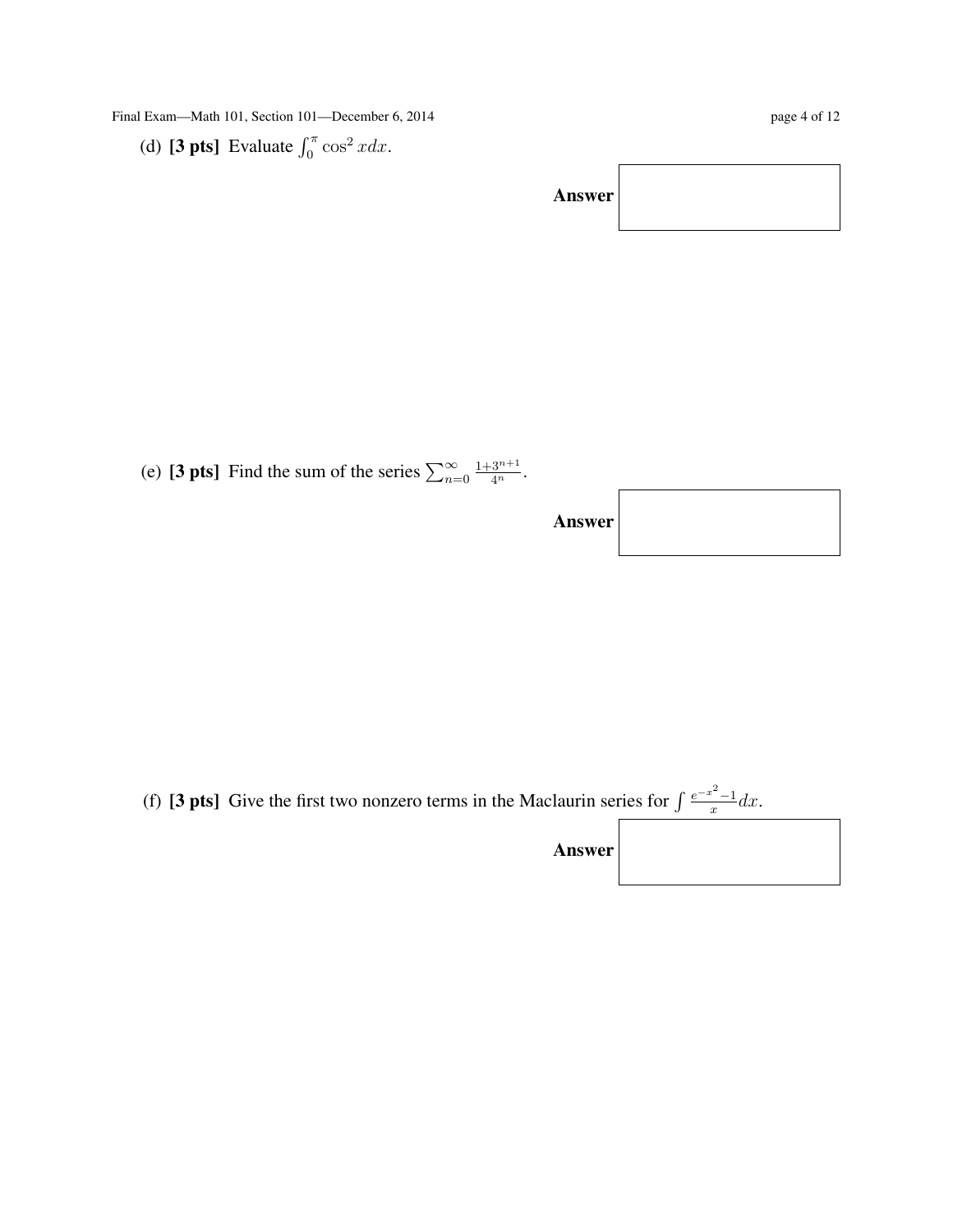Full Solution Problems. In questions 3-7, show all of your work and write your final answers in the box provided.

3.

(a) [**7 pts**] Determine, with explanation, whether the series  $\sum_{n=1}^{\infty}$  $5^k$  $\frac{5}{4^k+3^k}$  converges or diverges.

| <b>Answer</b> |  |  |
|---------------|--|--|
|---------------|--|--|

(b) [12 pts] Find the *interval of convergence* for the series  $\sum_{n=1}^{\infty}(-1)^n n^2(x-a)^{2n}$  where a is a constant.

| Answer |  |
|--------|--|
|--------|--|

 $\Gamma$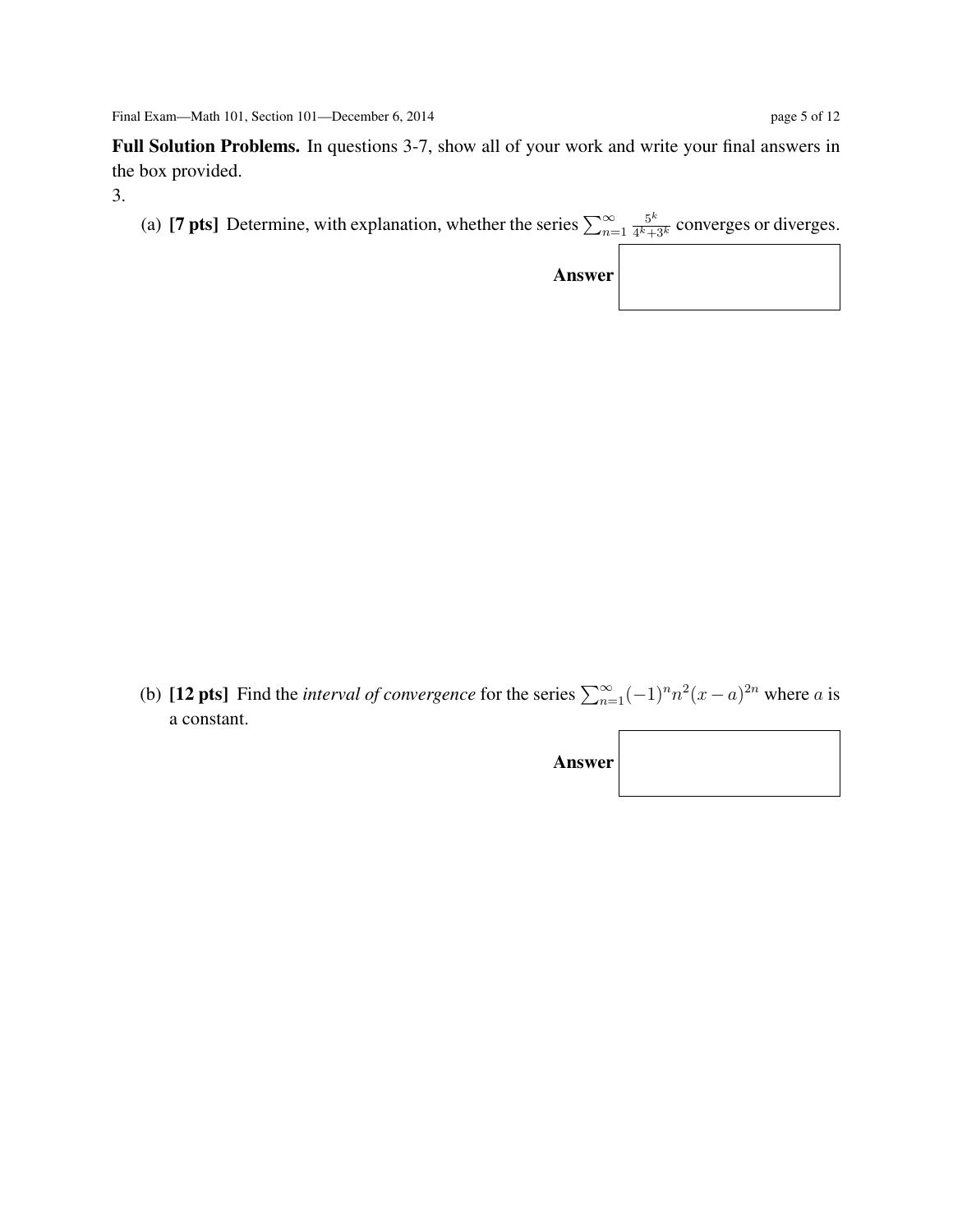## 4.

(a) [11 pts] Find the y-coordinate of the centroid of the region bounded by  $y = e^x$ ,  $x = 0$ ,  $x = 1$ , and  $y = -1$ .

| <b>Answer</b> |  |
|---------------|--|
|---------------|--|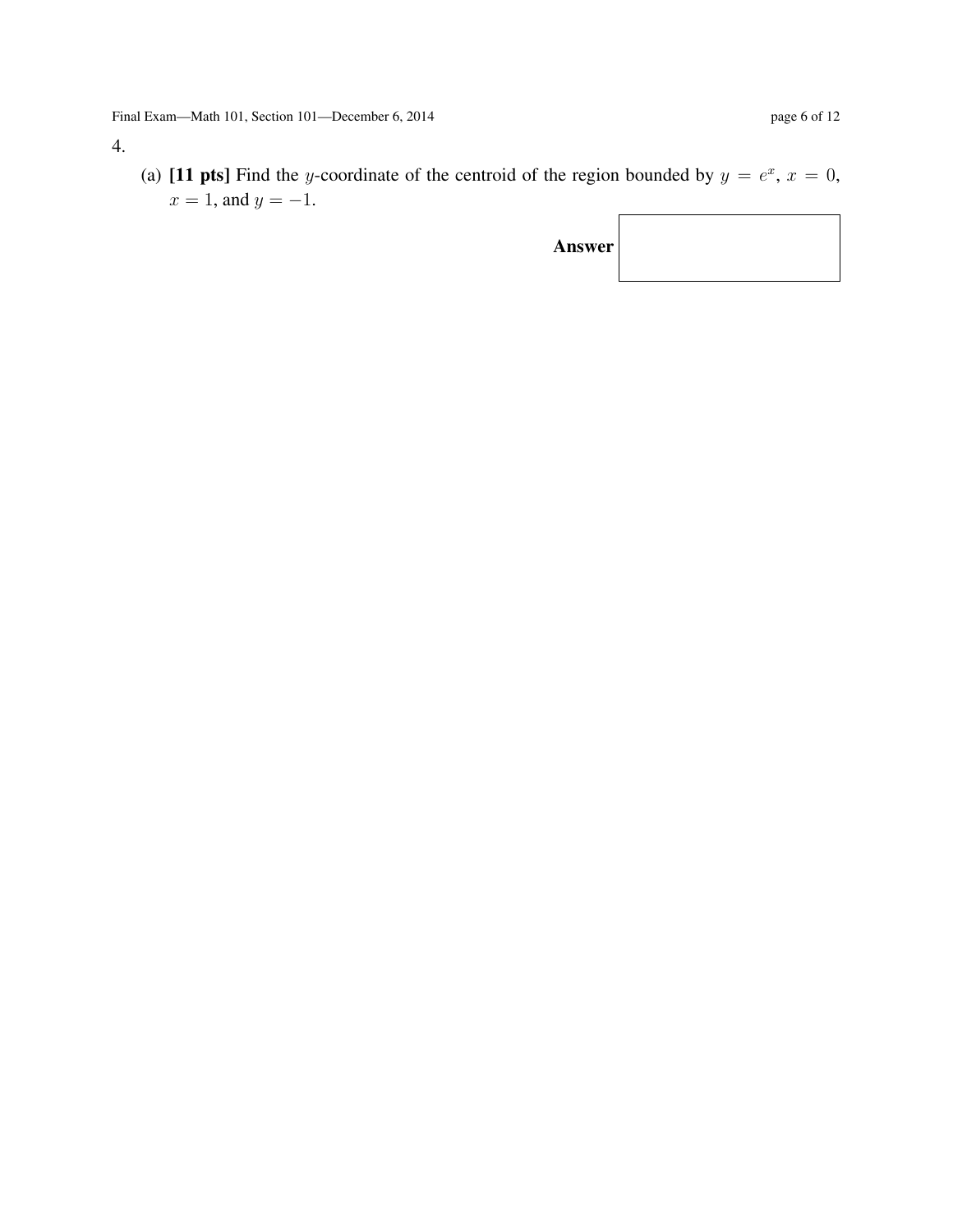Final Exam—Math 101, Section 101—December 6, 2014 page 7 of 12

(b) [10 pts] Calculate the volume of the solid generated by rotating the region from part (a) about the line  $y = -1$ .  $\overline{\phantom{a}}$ 

| Answer |  |
|--------|--|
|--------|--|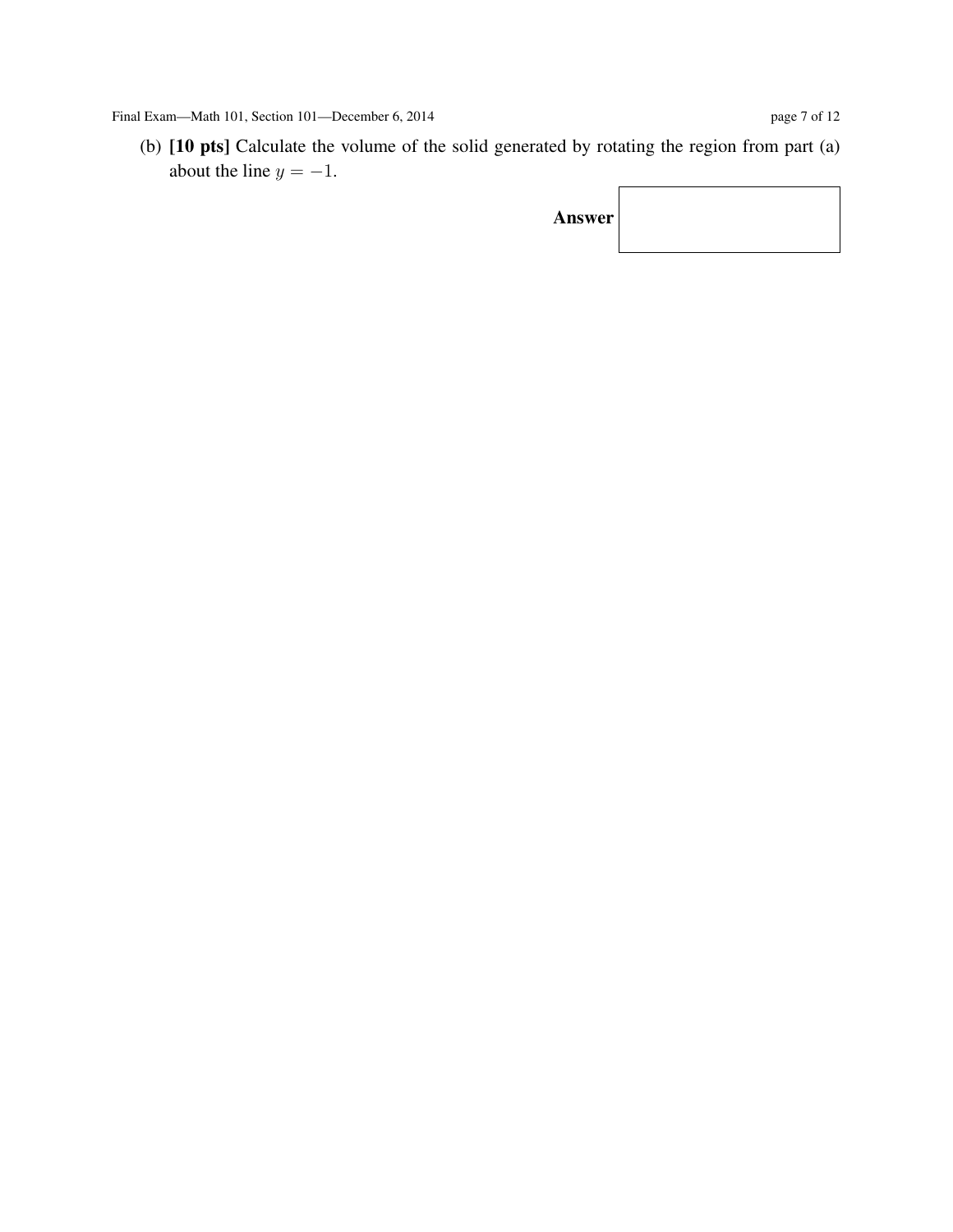5.

(a) [12 pts] Using a limit of right-endpoint Riemann sums, evaluate  $\int_1^4 (2x - 1) dx$ . No credit will be given for the use of anti-differentiation, but you may use it to check your answer. You may use the formula  $\sum_{i=1}^{n} i = \frac{n(n+1)}{2}$  $\frac{\binom{n+1}{2}}{2}$ .

| <b>Answer</b> |  |
|---------------|--|
|---------------|--|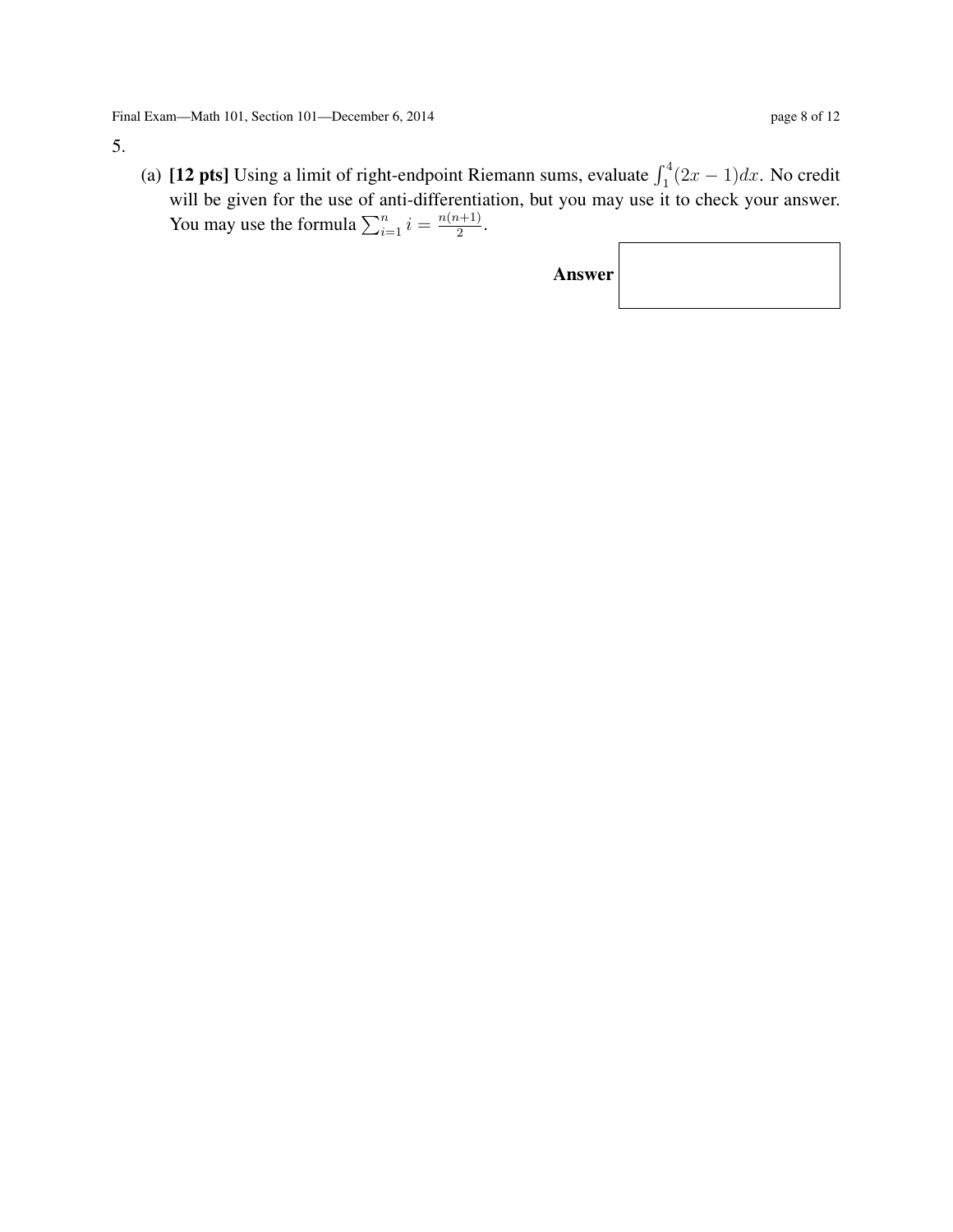Final Exam—Math 101, Section 101—December 6, 2014 page 9 of 12

(b) [7 pts] Evaluate 
$$
\int \frac{5x+1}{x^2+5x+6} dx
$$
.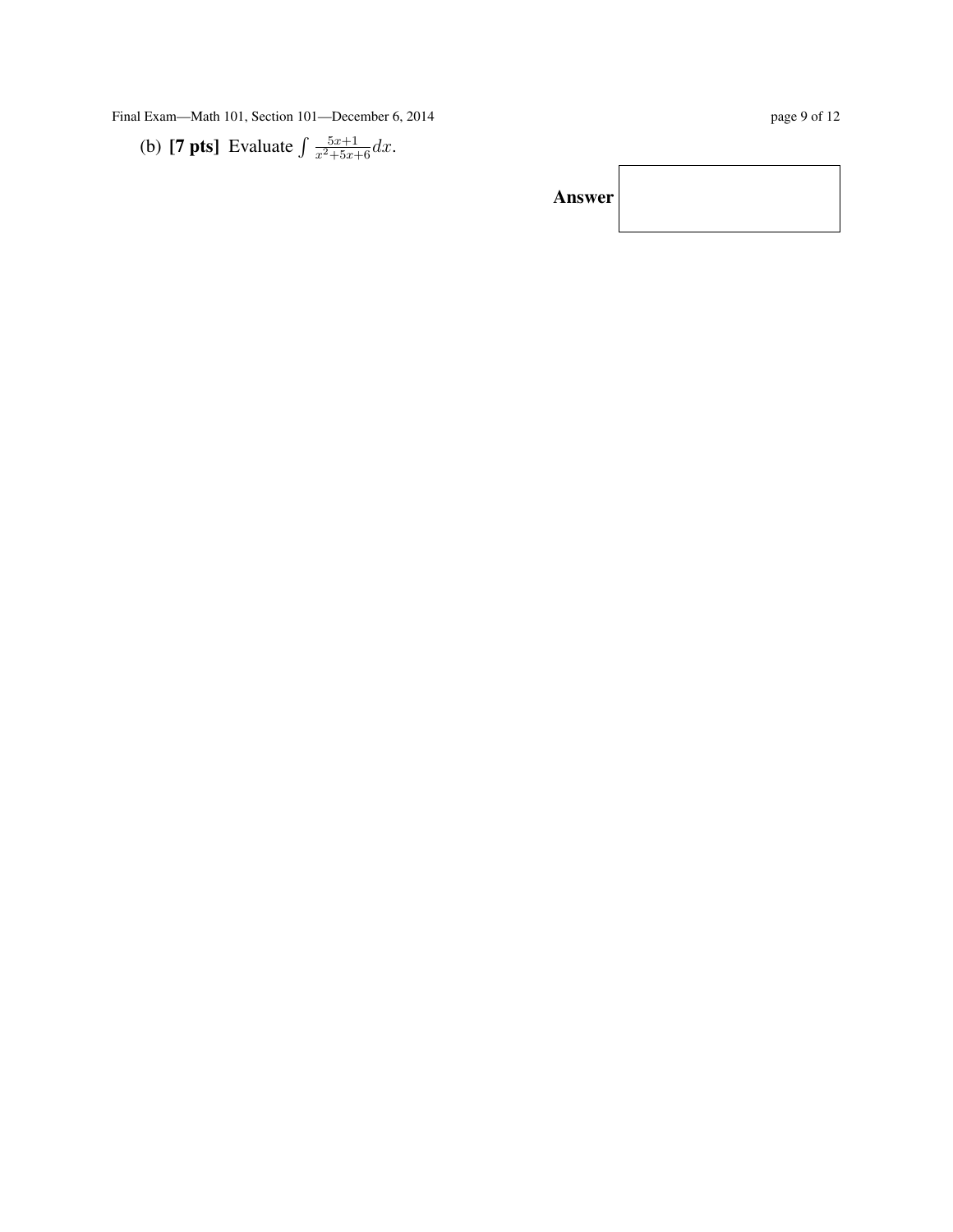Final Exam—Math 101, Section 101—December 6, 2014 page 10 of 12

(c) **[10 pts]** Evaluate 
$$
\int \frac{1}{x^2 \sqrt{x^2 + 16}} dx
$$
.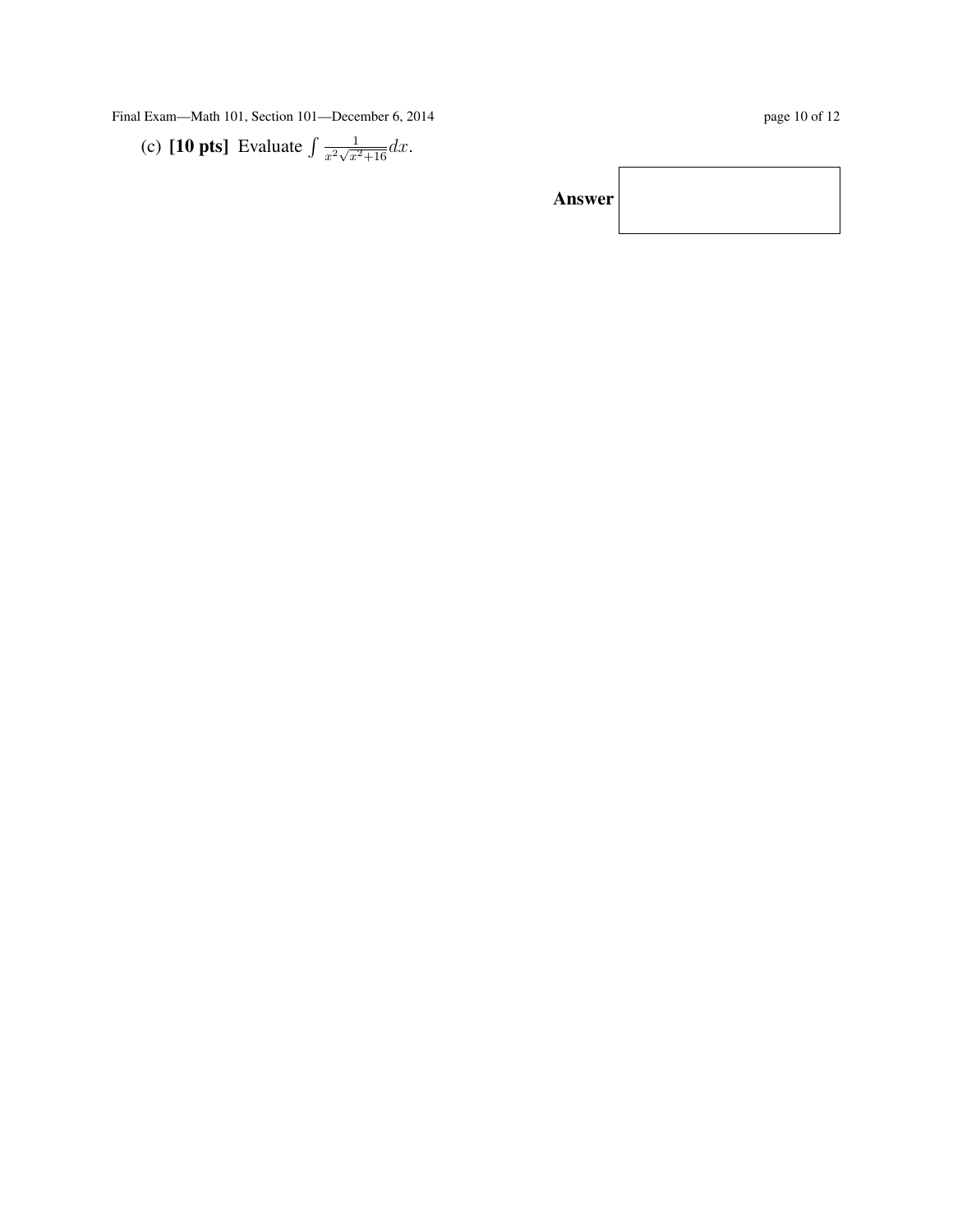6. [8 pts] A variable force  $F(x) = \frac{a}{\sqrt{x}}$  Newtons moves an object along a straight line when it is a distance of x meters from the origin. If the work done in moving the object from  $x = 1$  meters to  $x = 16$  meters is 18 Joules, what is the value of a?